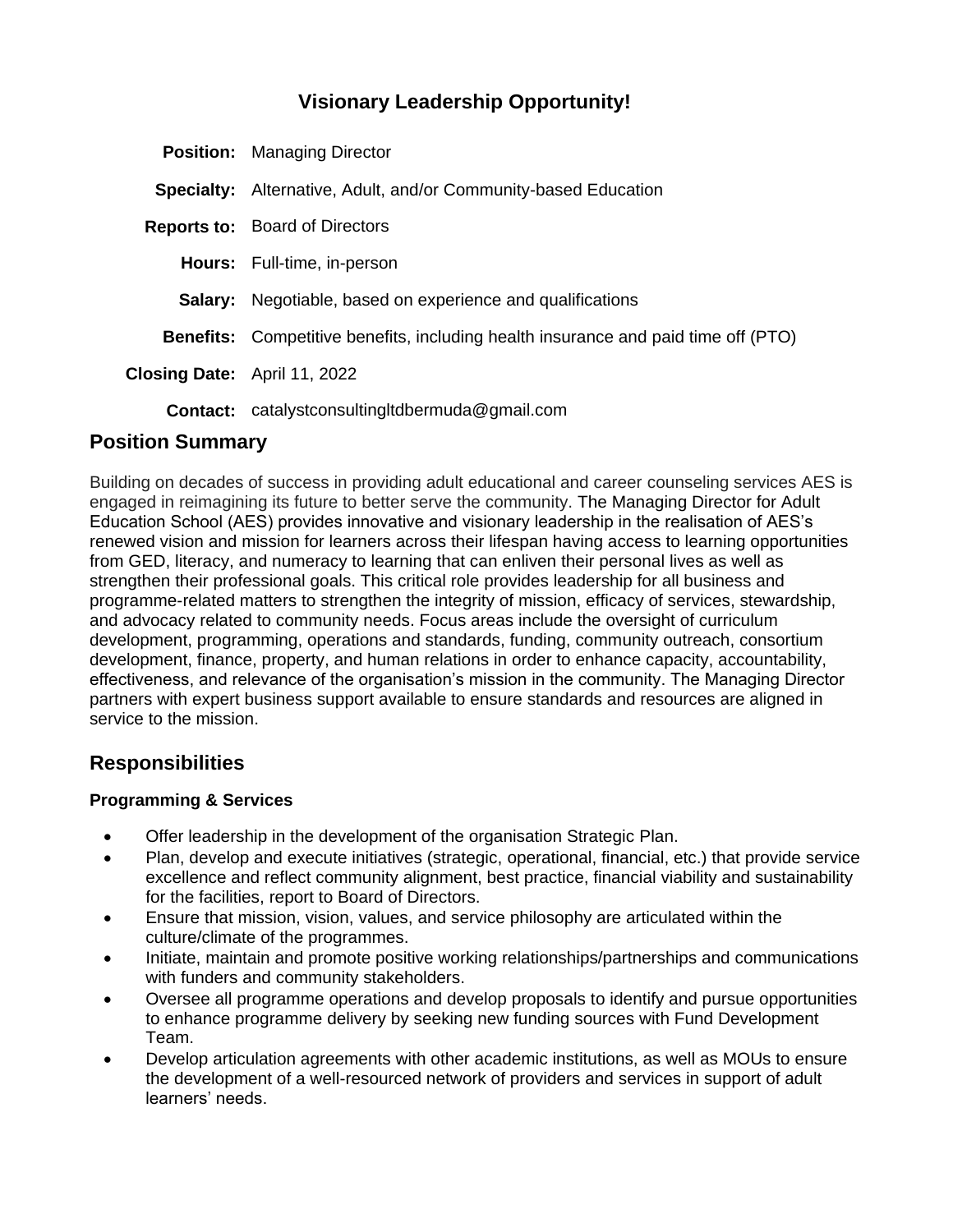#### **Human Relations**

- Hire additional support and administrative staff as indicated for community outreach, academic standards, as well as guidance counselling/career navigating staff. Manage all additional staff and/or contracts.
- Lead a collaborative effort (with HR consultation, as applicable) to encourage staff engagement and retention, ultimately creating a strong and positive organizational culture.
- Ensure effective labour/human relations practices are in place.
- Grow, develop, and coach an administrative team, thus inspiring these leaders to do the same with the people in their areas of responsibility.
- Ensure compliance with all legal and workplace policies and practices, including reporting, acting on incident reports, and dealing with complaints.
- Establish and maintain strong and positive public relations through communication with community, learners, and providers.
- Participate and, where it serves, provide leadership in community forums and events that relate to adult learning needs and/or opportunities.

#### **Financial Management**

- Liaise with the Board of Directors as necessary to negotiate contracts and, where appropriate, renewals with funding bodies; identify and pursue opportunities to enhance programme delivery by seeking new funding sources.
- Analyse statistical and financial reports for the purposes of planning and funding resourcing.
- Establish, maintain, and adhere to the organisation budget in compliance with operating and administrative guidelines.
- Work in conjunction with Treasurer and/or external accountants for the preparation of annual budgets or revenue projections for the organisation; monitor departmental expenditures and may liaise with auditors or funding officials.

#### **Administration**

- Support Board members in establishing and maintaining board committees, including frameworks such as: recruiting members, setting agendas, and following up on actions arising from meetings.
- Ensure the property is inspected, maintained and in compliance with safety standards including buildings, grounds, equipment, furnishings, and assessing capital needs.
- Ensure compliance with community standards and best practices, policies, and legal requirements, reflecting the economic, service, business, and mission environment of the organisation.
- Ensure that all policies, procedures, and protocols are up to date and meet all compliance requirements, and are reviewed annually (at minimum).
- Ensure all departments are prepared for reviews, audits, etc. Liaise with Board Chair, consultants and external agencies/associations on behalf of the facility and its staff.